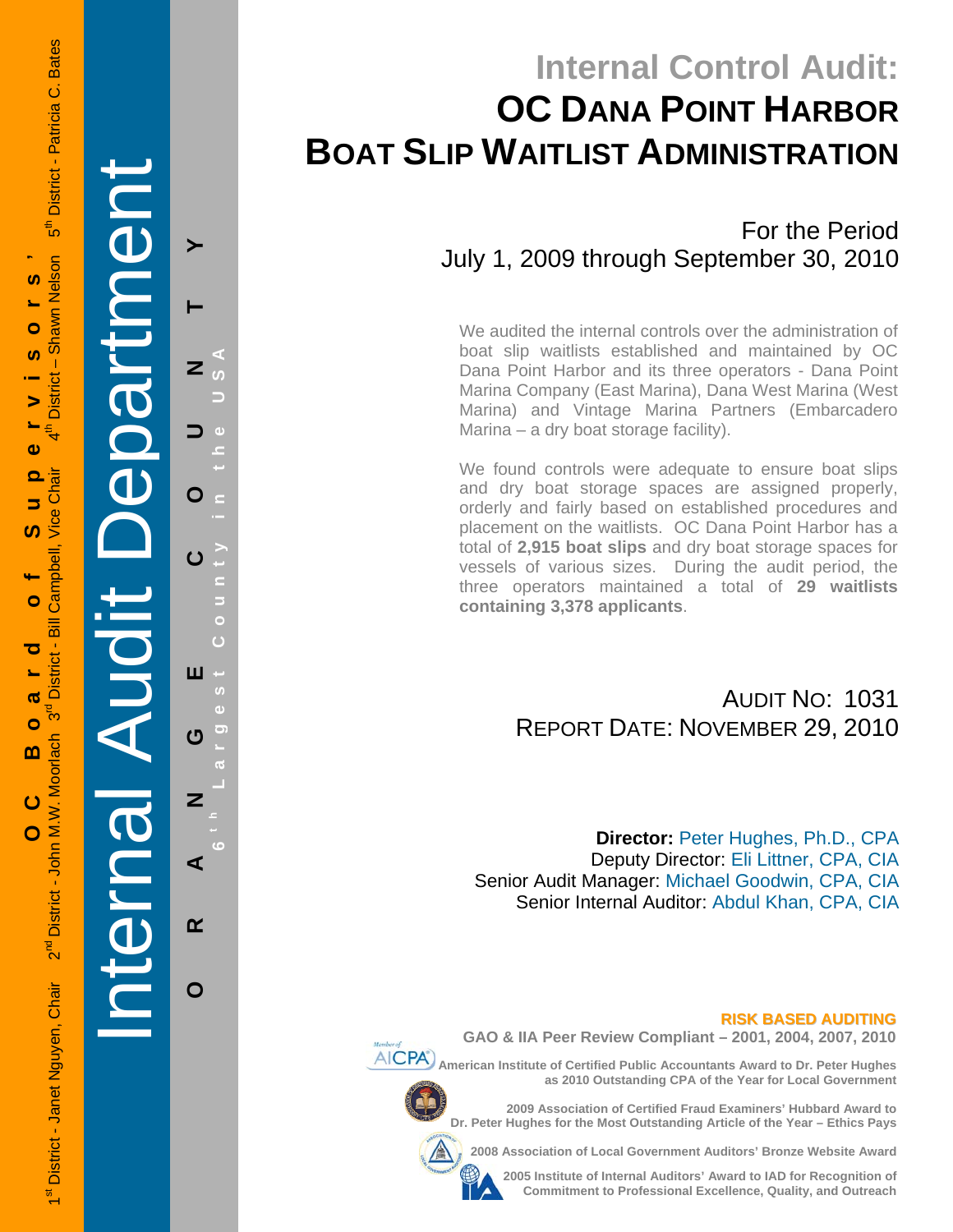

#### *GAO & IIA Peer Review Compliant - 2001, 2004, 2007, 2010*

*Providing Facts and Perspectives Countywide* 

#### **RISK BASED AUDITING**

| <b>Dr. Peter Hughes</b><br><b>Director</b><br>E-mail: | Ph.D., MBA, CPA, CCEP, CITP, CIA, CFE<br>Certified Compliance & Ethics Professional (CCEP)<br>Certified Information Technology Professional (CITP)<br>Certified Internal Auditor (CIA)<br>Certified Fraud Examiner (CFE)<br>Certified in Financial Forensics (CFF)<br>peter.hughes@iad.ocgov.com |
|-------------------------------------------------------|--------------------------------------------------------------------------------------------------------------------------------------------------------------------------------------------------------------------------------------------------------------------------------------------------|
| <b>Eli Littner</b><br>Deputy Director                 | CPA, CIA, CFE, CFS, CISA<br>Certified Fraud Specialist (CFS)<br>Certified Information Systems Auditor (CISA)                                                                                                                                                                                     |
| Michael J. Goodwin<br>Senior Audit Manager            | CPA, CIA                                                                                                                                                                                                                                                                                         |
| <b>Alan Marcum</b><br>Senior Audit Manager            | <b>MBA, CPA, CIA, CFE</b>                                                                                                                                                                                                                                                                        |
| <b>Autumn McKinney</b><br>Senior Audit Manager        | CPA, CIA, CISA, CGFM<br>Certified Government Financial Manager (CGFM)                                                                                                                                                                                                                            |

#### **Hall of Finance & Records**

12 Civic Center Plaza, Room 232 Santa Ana, CA 92701

Phone: (714) 834-5475 Fax: (714) 834-2880

To access and view audit reports or obtain additional information about the OC Internal Audit Department, visit our website: www.ocgov.com/audit



 **OC Fraud Hotline (714) 834-3608**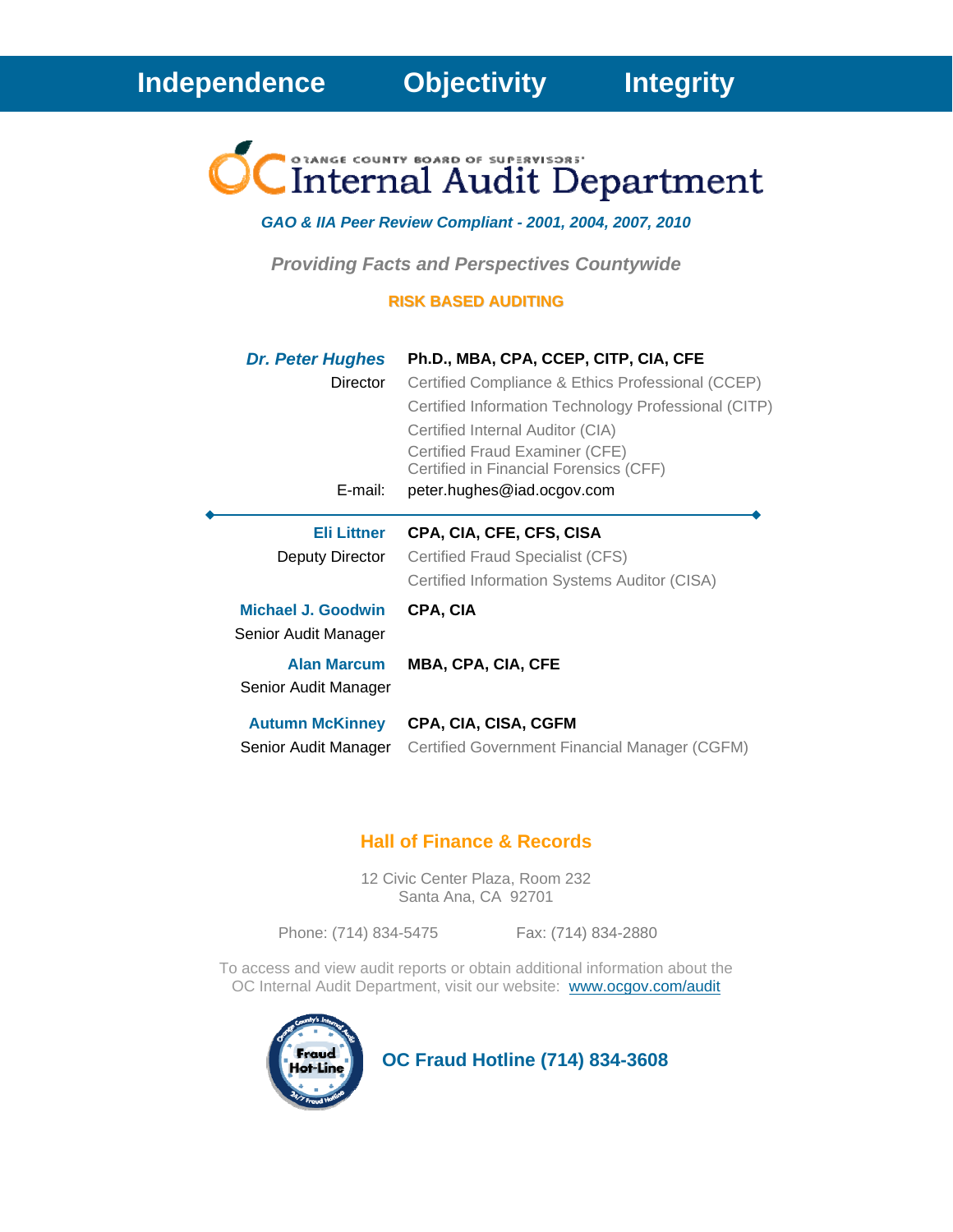



### **Transmittal Letter**

**Audit No. 1031 November 29, 2010** 

- **TO:** Brad Gross, Director OC Dana Point Harbor
- **FROM:** Dr. Peter Hughes, CPA, Director Internal Audit Department
- **SUBJECT:** Internal Control Audit: OC Dana Point Harbor – Boat Slip Waitlist Administration

We have completed our Internal Control Audit of the OC Dana Point Harbor Boat Slip Waitlist Administration for the period July 1, 2009 through September 30, 2010. We performed this audit in accordance with our *FY 10-11 Audit Plan and Risk Assessment*  approved by the Audit Oversight Committee and the Board of Supervisors. Our final report is attached for your review.

Please note we have a structured and rigorous **Follow-Up Audit** process in response to recommendations and suggestions made by the Audit Oversight Committee (AOC) and the Board of Supervisors (BOS). As a matter of policy, our **first Follow-Up Audit** will begin at six months from the official release of the report. A copy of all our Follow-Up Audit reports is provided to the BOS as well as to all those individuals indicated on our standard routing distribution list.

The AOC and BOS expect that audit recommendations will typically be implemented within six months and often sooner for significant and higher risk issues. Our **second Follow-Up Audit** will begin at 12 months from the release of the original report, by which time **all** audit recommendations are expected to be addressed and implemented.

At the request of the AOC, we are to bring to their attention any audit recommendations we find still not implemented or mitigated after the second Follow-Up Audit. The AOC requests that such open issues appear on the agenda at their next scheduled meeting for discussion.

We have attached a **Follow-Up Audit Report Form**. Your department should complete this template as our audit recommendations are implemented. When we perform our first Follow-Up Audit approximately six months from the date of this report, we will need to obtain the completed document to facilitate our review.

Each month I submit an **Audit Status Report** to the BOS where I detail any material and significant audit findings released in reports during the prior month and the implementation status of audit recommendations as disclosed by our Follow-Up Audits. Accordingly, the results of this audit will be included in a future status report to the BOS.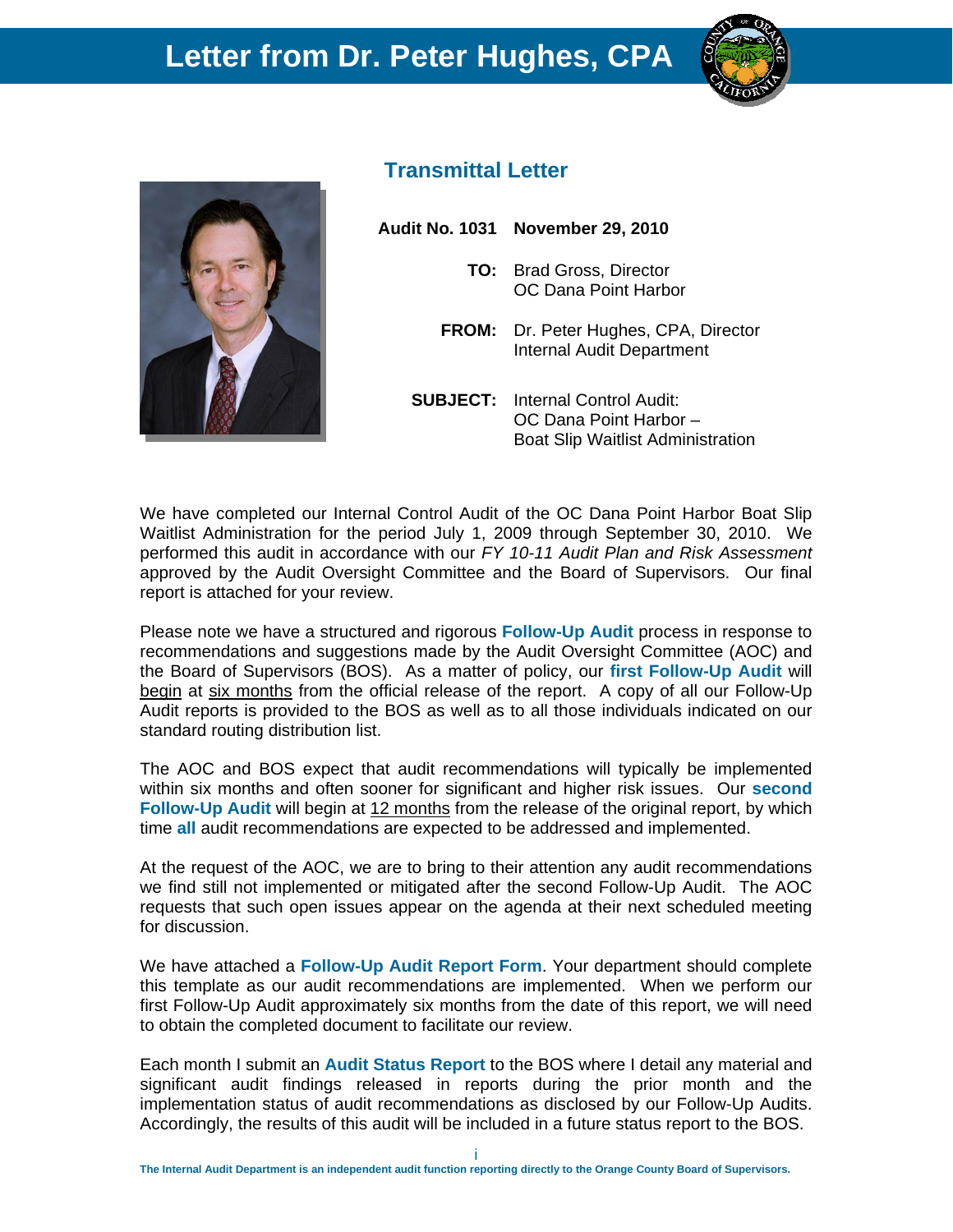# **Letter from Dr. Peter Hughes, CPA**



As always, the Internal Audit Department is available to partner with your staff so that they can successfully implement or mitigate difficult audit recommendations. Please feel free to call me should you wish to discuss any aspect of our audit report or recommendations.

Additionally, we will request your department complete a **Customer Survey** of Audit Services. You will receive the survey shortly after the distribution of our final report.

### **Attachments**

Other recipients of this report listed on the **OC Internal Auditor's Report** on page 5.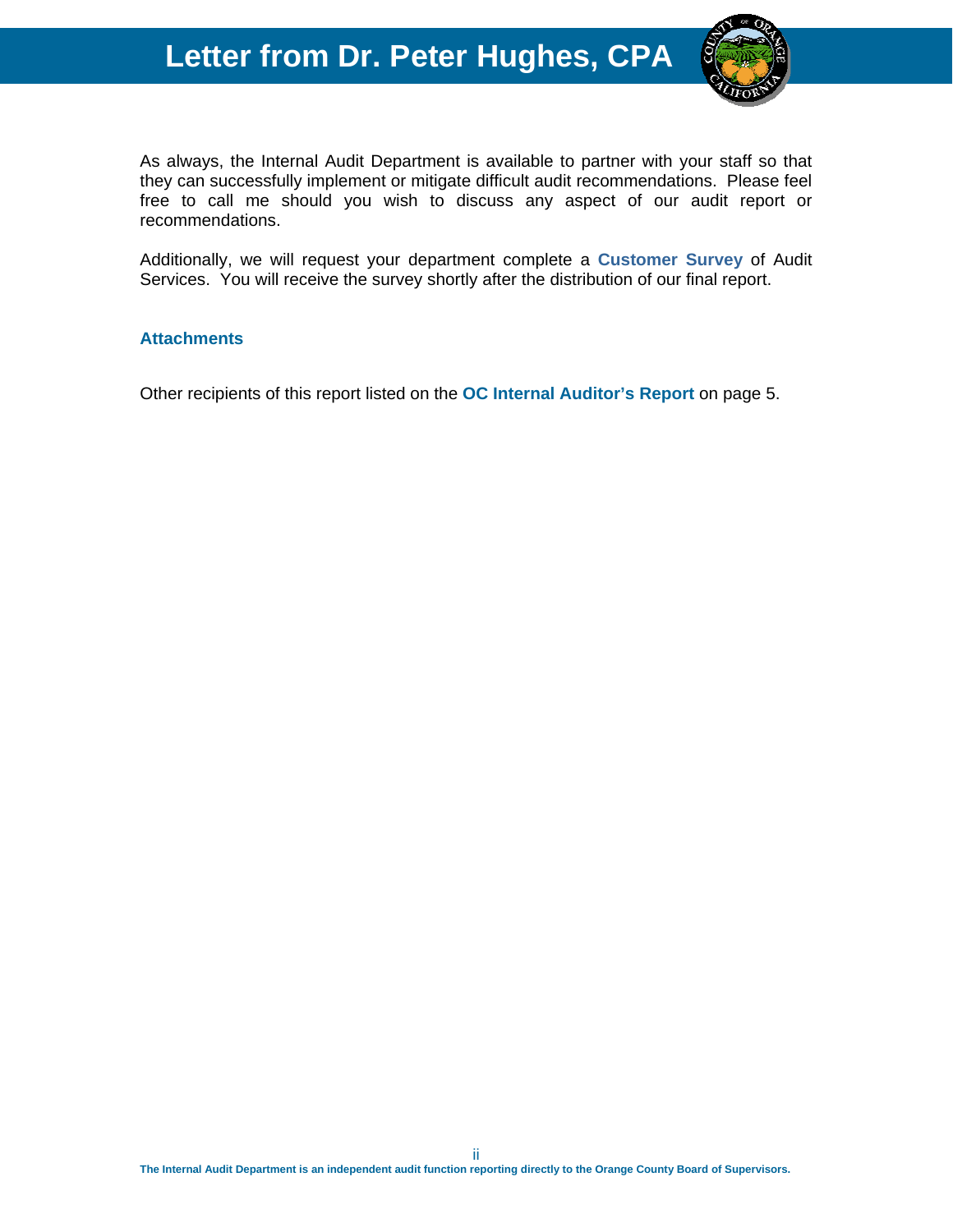# **Table of Contents**



### *Internal Control Audit: OC Dana Point Harbor – Boat Slip Waitlist Administration Audit No. 1031*

**For the Period July 1, 2009 through September 30, 2010** 

| <b>Transmittal Letter</b>                                                                                                                      |    |
|------------------------------------------------------------------------------------------------------------------------------------------------|----|
| <b>OC Internal Auditor's Report</b>                                                                                                            |    |
| <b>OBJECTIVES</b>                                                                                                                              | 1  |
| <b>RESULTS</b>                                                                                                                                 | 1  |
| <b>BACKGROUND</b>                                                                                                                              | 2  |
| <b>SCOPE</b>                                                                                                                                   | 4  |
| Detailed Findings, Recommendations and Management Responses<br>Finding No. 1 - West Marina: Website Waitlists Not Current<br>(Control Finding) | 7  |
|                                                                                                                                                |    |
| Finding No. 2 - West Marina and Embarcadero Marina: Review of<br><b>Customer Files (Control Finding)</b>                                       | 7  |
| <b>ATTACHMENT A: Report Item Classifications</b>                                                                                               | 9  |
| <b>ATTACHMENT B: OC Dana Point Harbor Management Responses</b>                                                                                 | 10 |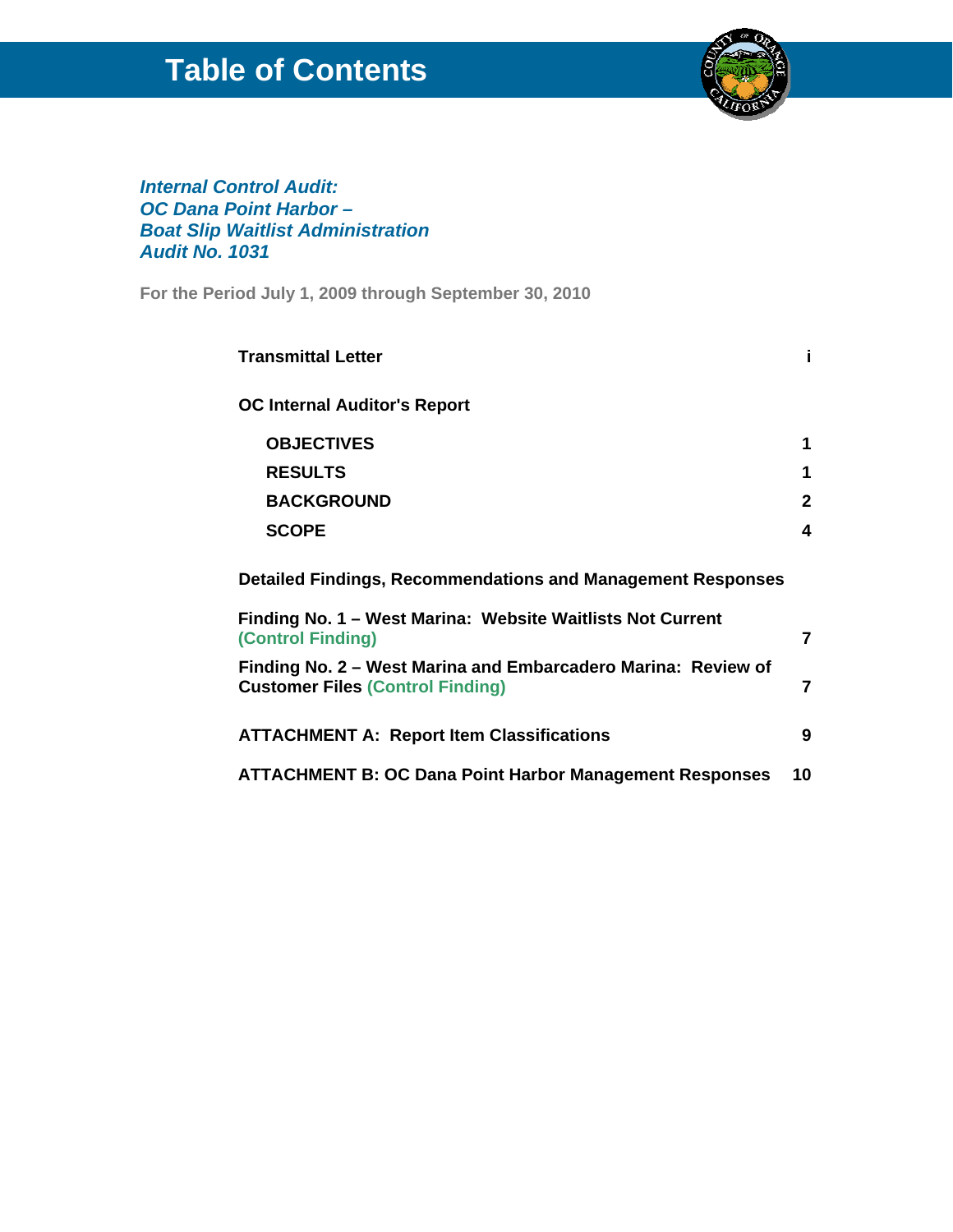

#### **Audit No. 1031 November 29, 2010**

Hughes

| TO: | <b>Brad Gross, Director</b> |
|-----|-----------------------------|
|     | OC Dana Point Harbor        |

FROM: Dr. Peter Hughes, CPA, Director Internal Audit Department

SUBJECT: Internal Control Audit: OC Dana Point Harbor – Boat Slip Waitlist Administration

#### **Audit Highlight**

 **--***Statistics--*  Waitlists are created and maintained by East Marina, West Marina and Embarcadero Marina for applicants requesting boat slip and dry boat storage space rentals. Combined, the three marina operators have a total of **2,915 boat slips and dry boat storage spaces** available to the public for rent and for quest slips. There were **29 waitlists** for vessels of various sizes with **3,378 applicants** on the waitlists during the

#### *-Recommendations-*We identified **two**

audit period.

**Control Findings** concerning outdated website waitlists at West Marina, and reviews of customer information at West Marina and Embarcadero Marina where efficiency and effectiveness can be enhanced.

#### **OBJECTIVES**

The Internal Audit Department conducted an Internal Control Audit of the OC Dana Point Harbor Boat Slip Waitlist Administration. Our audit included an evaluation of the adequacy and integrity of internal controls; testing compliance with department and County policies; and evaluating process efficiencies and effectiveness. Our audit was conducted in accordance with professional standards established by the Institute of Internal Auditors. The objectives of our audit were to:

- 1. Evaluate the adequacy of internal controls over the establishment and administration of boat slip waitlists to ensure boat slips and dry boat storage spaces are assigned properly, orderly, and fairly from the waitlists based on established procedures and the applicant's placement on the waitlists.
- 2. Determine if boat slip waitlist administration is efficient and effective (no significant backlogs, duplication of work, or manual processes that could be automated), and if processes and controls are consistent between East Marina, West Marina and Embarcadero Marina.

#### **RESULTS**

Based on our audit objectives, we found that internal controls are adequate over the establishment and administration of boat slip waitlists to provide reasonable assurance that boat slips and dry boat storage spaces are assigned properly, orderly, and fairly based on established procedures and placement on the waitlists. We also found boat slip waitlist administration was efficient and effective with no significant backlogs, duplication of work, or manual processes that could benefit from automation. See further discussion in the *Detailed Findings, Recommendations and Management Responses* section of this report. See *Attachment A* for a description of Report Item Classifications. Our audit disclosed: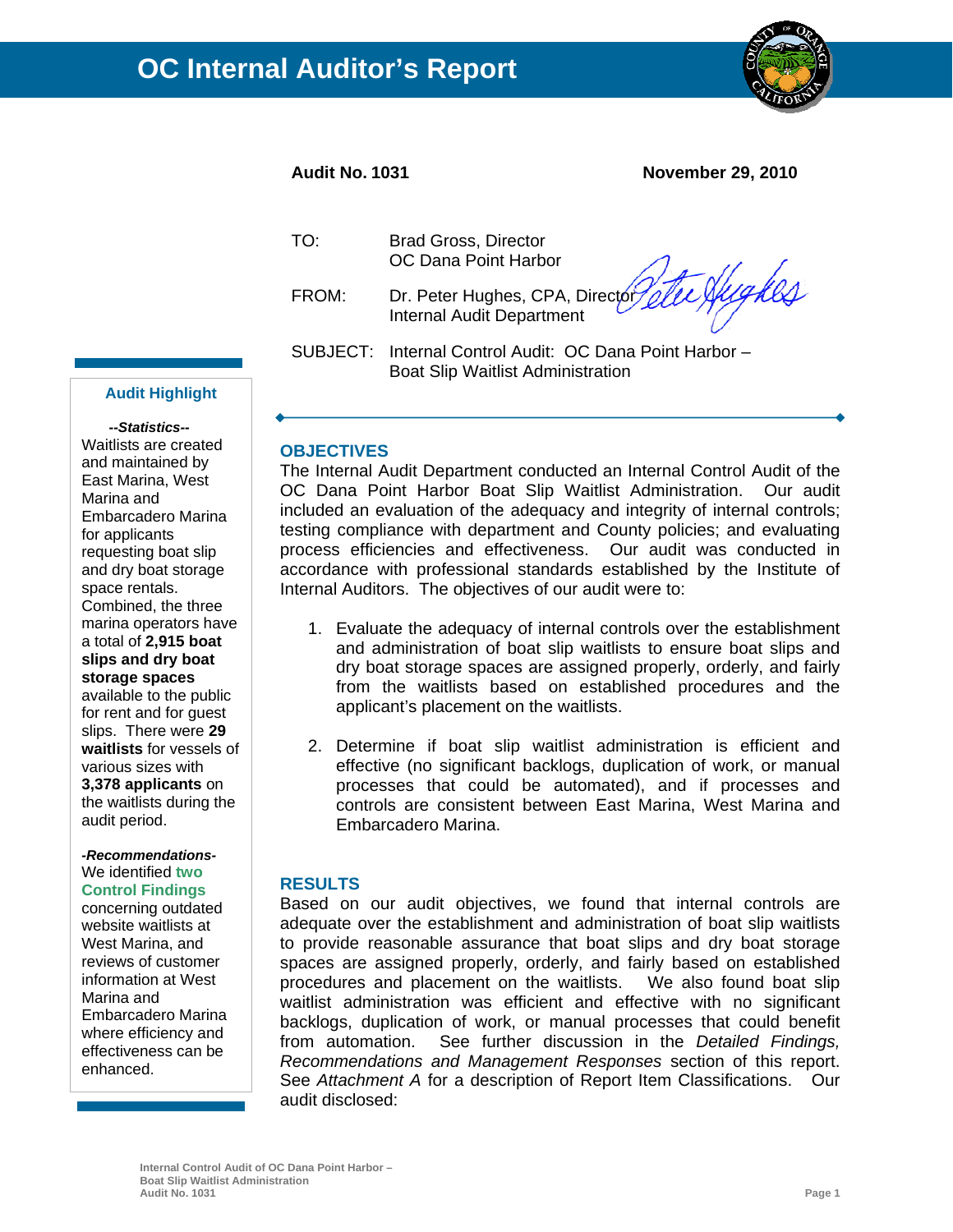

- **Objective No.1 Adequacy of Internal Controls:** Evaluate the adequacy of internal controls over the establishment and administration of boat slip waitlists to ensure boat slips and dry boat storage spaces are assigned properly, orderly and fairly from the waitlists based on established procedures and placement on the waitlists.
- **Results:** We found that internal controls are adequate over the establishment and administration of boat slip waitlists to ensure boat slips and dry boat storage spaces are assigned properly, orderly and fairly based on established procedures and placement on the waitlists. **No exceptions were noted. As such, we have no recommendations for this objective.**
- **Objective No. 2 Efficiency and Effectiveness:** Determine if boat slip waitlist administration is efficient and effective (no significant backlogs, duplication of work, or manual processes that could be automated), and if processes and controls are consistent between East Marina, West Marina, and Embarcadero Marina.
- **Results:** We found the boat slip waitlist administration did not have any significant backlogs, duplication of work, or manual processes that could be automated. We identified **two (2) Control Findings** concerning outdated website waitlists at West marina, and reviews of customer files at West Marina and Embarcadero Marina where efficiency and effectiveness can be enhanced. (See Finding Nos. 1 and 2 below)

#### **BACKGROUND**

OC Dana Point Harbor is divided into the East and West Basins, both of which operate as separate marinas. OC Dana Point Harbor has three operating agreements with Dana Point Marina Company (East Marina), Dana West Marina (West Marina), and Vintage Partners Marina (Embarcadero Marina – a dry boat storage facility). Combined, the three marinas have a total of **2,915 boat slips and dry boat storage spaces** for vessels of various sizes.

East Marina has 1,428 boat slips for vessels 20 to 85 feet in length. West Marina has 981 boat slips for vessels 22 to 55 feet in length. Embarcadero Marina is a dry boat storage facility with 506 spaces for boats from 15 to 25+ feet in length. Boat slip and dry boat storage space rental rates vary according to vessel size. Also included in OC Dana Point Harbor are 42 guest slips for boats transiting the coastline and for yacht club guests. Each marina maintains their own waitlists and applications for boat slip and dry boat storage space rentals that are onsite and also posted on the operators' websites. Applicants must be on a waitlist to be eligible for boat slip and dry boat storage space rentals. OC Dana Point Harbor does not maintain waitlists, but provides oversight of the waitlists administered by East Marina, West Marina and Embarcadero Marina.

#### **Boat Slips and Dry Boat Storage Spaces**

Boat slips at East Marina and West Marina are comprised of water space located between dock fingers, including a three-foot extension of water space beyond the end of the docks; all points of tie-down on the docks for securing the boat, and one dock storage box (locker). At the Embarcadero Marina, only dry boat storage spaces are available. Boat slip licenses are non-transferable and cannot be sublicensed without the advanced written approval by OC Dana Point Harbor. Boat Slip License Agreements and Dry Boat Storage Space Agreements are on a month-to-month basis until terminated by either party through timely written notice or by licensee default.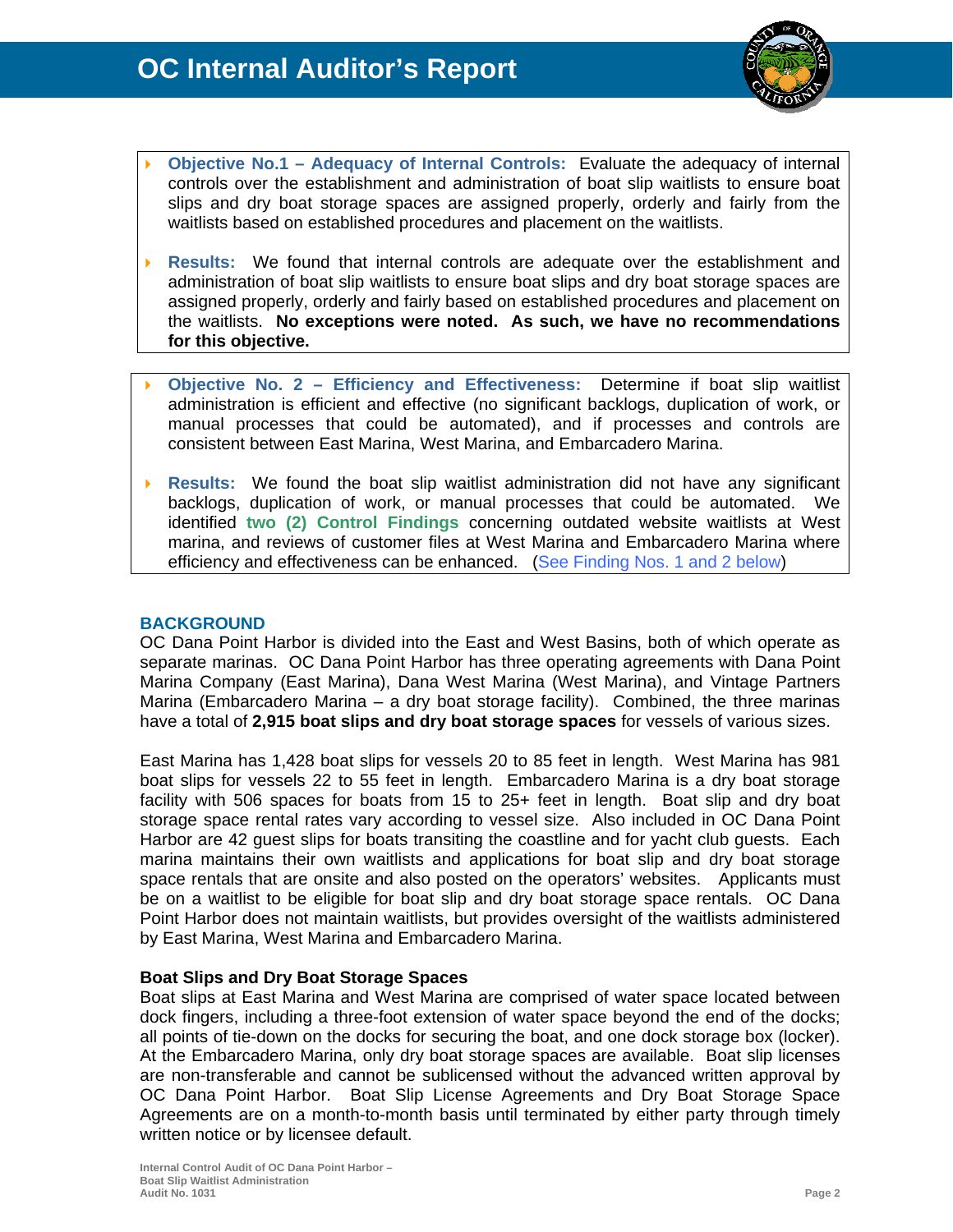

#### Temporary Boat Slips

Since June 2007, all available boat slips are offered on a temporary basis with a Temporary Slip Permit. This is because these slips will either be eliminated and/or will require vessel relocations during an upcoming dock renovation/replacement project as part of the Harbor Revitalization Plan. Because they are temporary assignments, applicants stay on the waitlists until they get a permanent slip assignment.

#### Guest Boat Slips

Guest slips are provided to the general public and are issued according to availability. Guest fees must be paid in advance and reservations are limited to ninety (90) days in the off season and thirty (30) days between Memorial Day and Labor Day. Vessels may remain longer if there is availability.

#### **Boat Slip and Dry Boat Storage Space Waitlists**

There are different waitlists maintained for boat slip and dry boat storage space rentals. Waitlists are separately maintained by East Marina, West Marina, and Embarcadero Marina. Each waitlist is based on the size of the vessel and is independent from other waitlists. There are a **total of 29 waitlists** for vessels of various sizes for East Marina, West Marina and Embarcadero Marina. During the audit period, there were **3,378 applicants** on the waitlists. Between July 1, 2009 and June 30, 2010, there were **403 boat slips and dry boat storage spaces assigned**.

Individuals are added onto waitlists through submission of an *Application for Waitlist,* paying the applicable deposit (a refundable deposit equal to one current month's rent for the slip), and signing a Log Book. Applicants cannot transfer from one waitlist to another; however an applicant can be on more than one waitlist, and can be on the same waitlist more than once by following the waitlist application procedures (each waitlist application requires its own deposit and log book signature).

Once an applicant reaches the top of the waitlist and is contacted, failure to respond to telephone and written notifications within two (2) weeks will result in the applicant being placed on "inactive status." Failure to contact the Marina within six (6) months of being placed on inactive status will result in the applicant being removed from the waitlist and the waitlist deposit being refunded. Once an applicant is offered a slip or a space, he/she has two (2) working days to accept a boat slip and five (5) working days to accept a dry boat storage space.

If an applicant does not own a boat or is otherwise unable to accept a boat slip or dry boat storage space at the time the Marina offers a slip he/she may request inactive status. Inactive status is allowed once per application and is limited to a maximum of six (6) months. If the applicant is unable to accept a slip/space after being returned to active status, his/her name will be removed from the waitlist and the waitlist deposit will be refunded.

East Marina, West Marina, and Embarcadero Marina maintain a strict policy of nondiscrimination. All boat slips and dry boat storage spaces are assigned on a first come, first served basis as established on their order on the waitlists according to the applicant's signup date.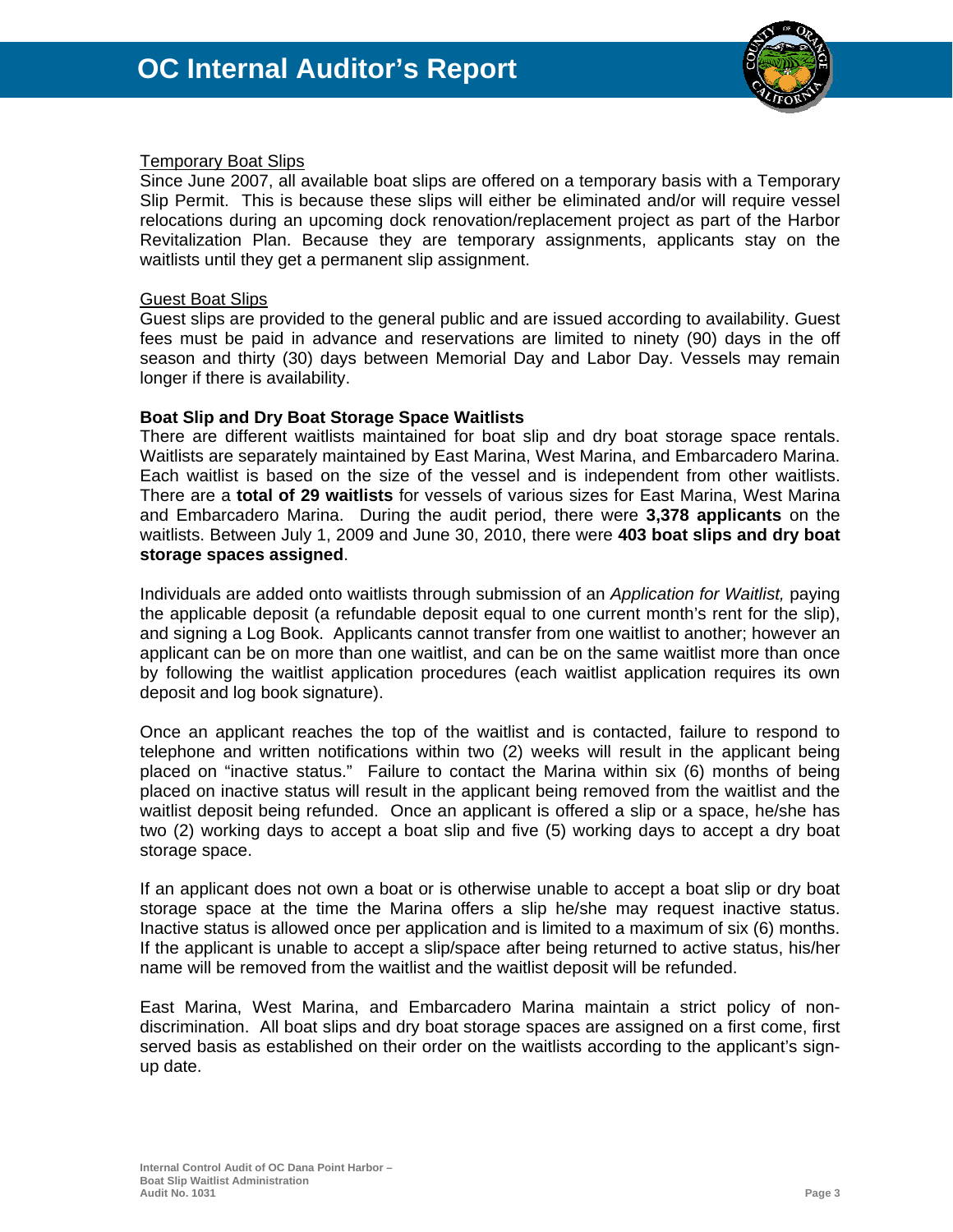

#### **SCOPE**

Our audit evaluated internal controls and processes over the establishment and administration of boat slip waitlists for the period July 1, 2009 through September 30, 2010. Our scope included the following:

- Meeting with representatives of OC Dana Point Harbor, Dana Point Marina Company (East Marina), Dana West Marina (West Marina), and Vintage Partners Marina (Embarcadero Marina), and observing waitlist administration processes and controls.
- Reviewing written procedures for waitlists and boat slip and dry boat storage space assignments, application forms, waitlist logs, customer information and transaction forms, boat slip/dry storage space license agreements, and all waitlists maintained onsite at the East Marina, West Marina and Embarcadero Marina, as well as on the operator's websites. We compared the onsite waitlists to the waitlists on the websites for consistency and accuracy.
- Reviewing customer complaint logs for allegations that waitlists were not administered fairly and in compliance with established waitlist procedures. Also, inquiring of OC Dana Point Harbor, East Marina, West Marina, and Embarcadero Marina management of any instances where waitlists were manipulated or how they could be altered to provide an advantage to applicants.
- Testing a sample of boat slip and dry boat storage space assignments to ensure the applicants were selected in the proper order based upon their placement on the waitlists.

#### **SCOPE EXCLUSIONS**

Our audit did not include a detailed review of the boat slip and dry boat storage space rental processes and on-going administration after the boat slips and dry boat storage spaces were assigned to applicants from the waitlists. We did not review the boat slip and storage space rental revenue recording and reporting process since this is covered in our Revenue Generating Lease Audits. We did not review boat slip and dry boat storage space transfers, cancellations, and terminations after the slips/spaces were assigned from the waitlists.

#### **Management's Responsibilities for Internal Controls**

In accordance with the Auditor-Controller's County Accounting Manual section S-2 - Internal Control Systems, "All County departments/agencies shall maintain effective internal control systems as an integral part of their management practices. This is because management has primary responsibility for establishing and maintaining the internal control system. All levels of management must be involved in assessing and strengthening internal controls. Control systems shall be continuously evaluated and weaknesses, when detected, must be promptly corrected." The criteria for evaluating an entity's internal control structure is the Committee of Sponsoring Organizations (COSO) control framework. Internal Audit's review enhances and complements, but does not substitute for OC Dana Point Harbor's continuing emphasis on control activities and self-assessment of control risks.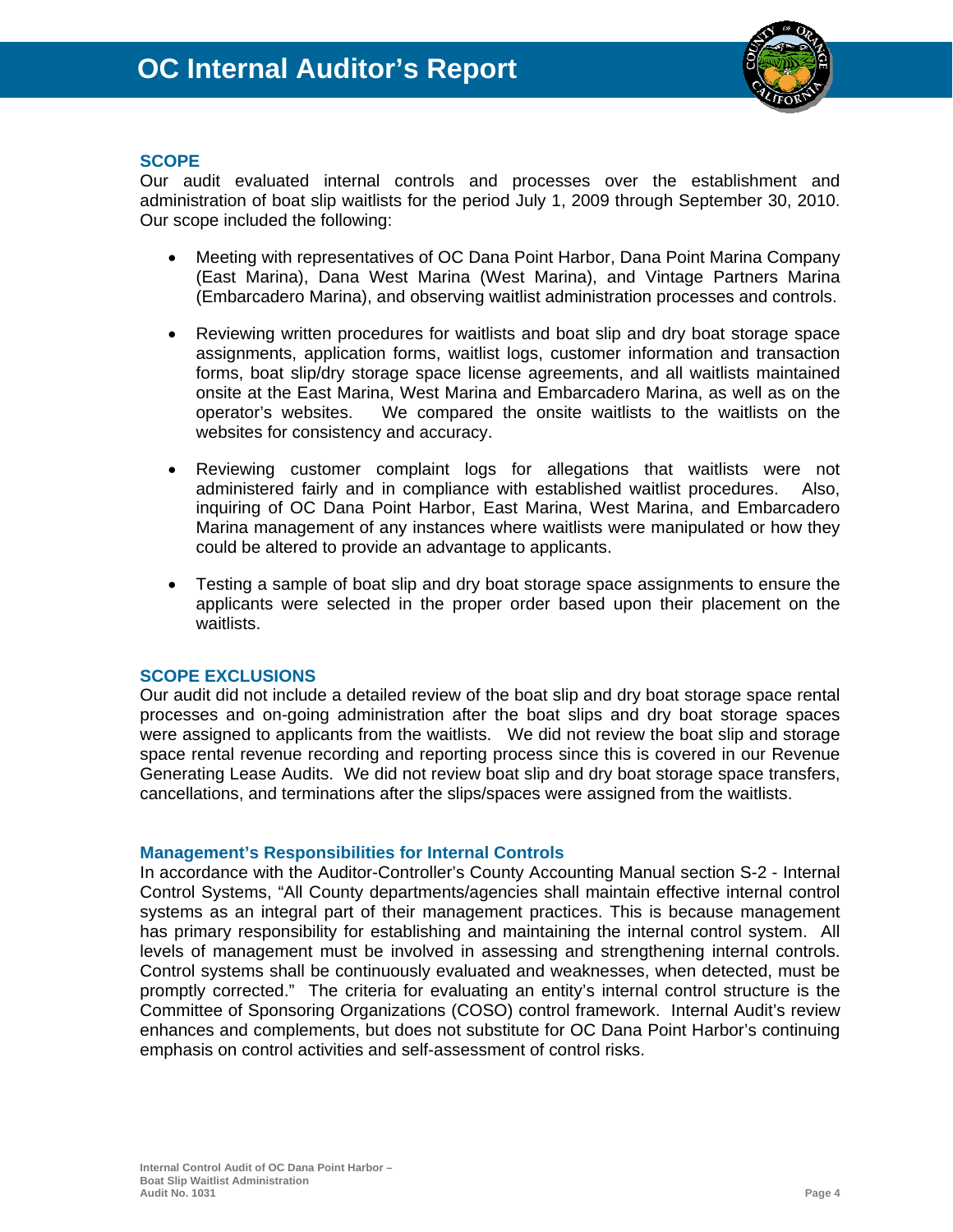

#### **Inherent Limitations in Any System of Internal Control**

Because of inherent limitations in any system of internal controls, errors or irregularities may nevertheless occur and not be detected. Specific examples of limitations include, but are not limited to, resource constraints, unintentional errors, management override, circumvention by collusion, and poor judgment. Also, projection of any evaluation of the system to future periods is subject to the risk that procedures may become inadequate because of changes in conditions or the degree of compliance with the procedures may deteriorate. Accordingly, our review made for the purpose described above would not necessarily disclose all weaknesses in OC Dana Point Harbor's operating procedures, accounting practices and compliance with County policy.

#### **Acknowledgment**

We appreciate the courtesy and cooperation extended to us during the audit by the personnel of OC Dana Point Harbor, East Marina, West Marina and Embarcadero Marina. If we can be of further assistance, please contact me or Eli Littner, Deputy Director, at (714) 834-5899 or Michael Goodwin, Senior Audit Manager, at (714) 834-6066.

#### **Attachments**

Distribution Pursuant to Audit Oversight Committee Procedure No. 1:

Members, Board of Supervisors Members, Audit Oversight Committee Thomas G. Mauk, County Executive Officer Alisa Drakodaidis, Deputy CEO, OC Infrastructure Lisa Smith, Deputy Director, OC Dana Point Harbor Paul Lawrence, Manager of Operations, OC Dana Point Harbor Foreperson, Grand Jury Darlene J. Bloom, Clerk of the Board of Supervisors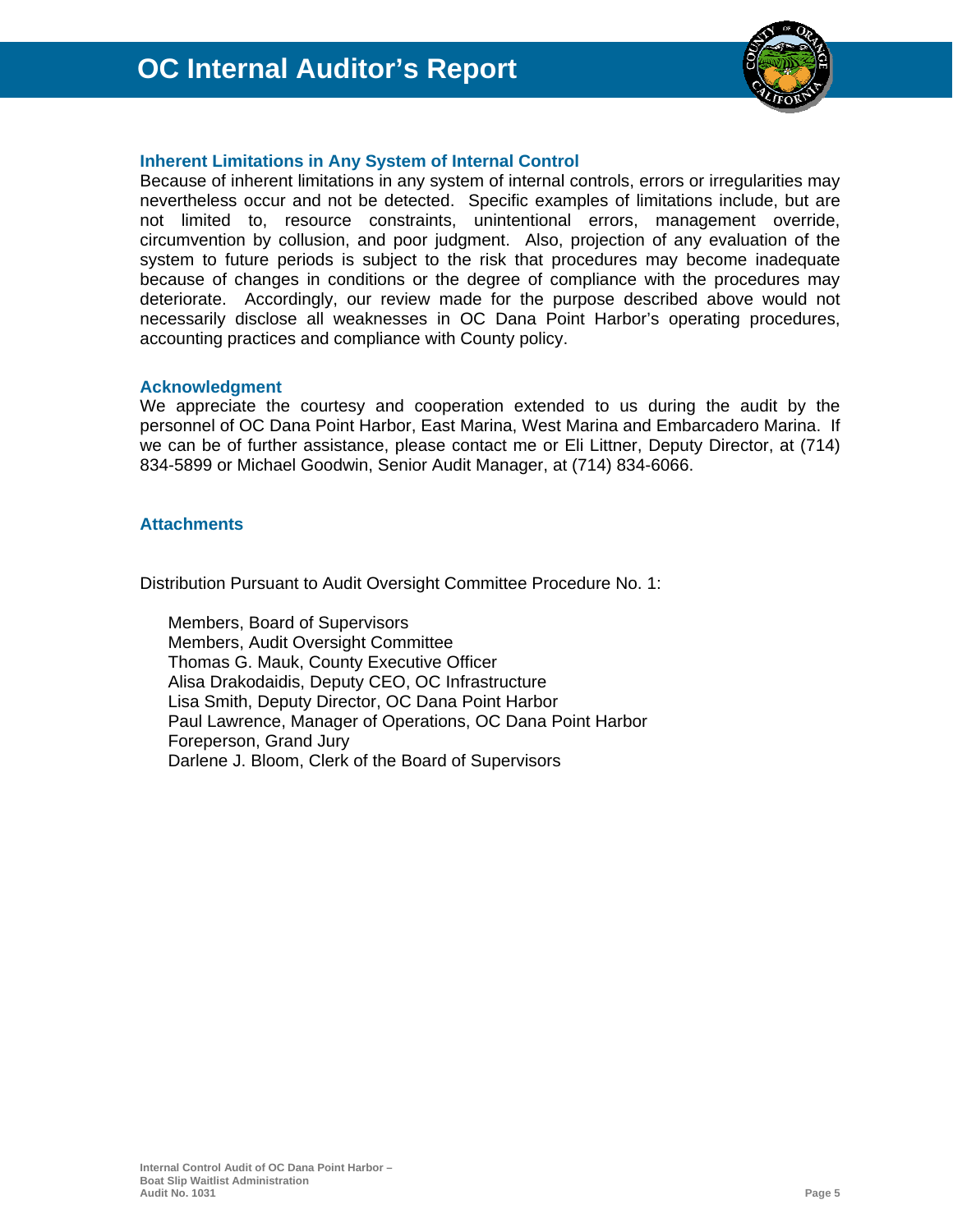

#### **Audit Objective No. 1 – Adequacy of Internal Controls**

Evaluate the adequacy of internal controls over the establishment and administration of boat slip waitlists to ensure boat slips and dry boat storage spaces are assigned properly, orderly, and fairly based on established procedures and placement on the waitlists.

#### **AUDIT STEPS AND RESULTS**

We noted the following controls over waitlists and boat slip/storage space assignments:

#### Waitlist Administration

- East, West and Embarcadero Marinas each have *Waitlist Policies and Procedures*.
- All waitlist applicants are required to submit an *Application for Waitlist*, which is signed and dated by the applicant and by the Customer Service Representative.
- Customer information is checked in a DockMaster software system for duplication.
- A sequential customer account number is created automatically in DockMaster. In case of a previous customer, the same account number is used.
- A copy of the applicant's photo identification is maintained.
- Invoices for waitlist deposits are processed in the DockMaster system.
- Applicants are required to sign and date a *Waitlist Log Book*. The applicant's account number and requested slip size is also documented.
- Applicant's information is entered into a spreadsheet based on the size of the boat slip/ storage space.
- Customer Service Representatives in East Marina create a Customer File and all documents are filed. Customer Files are reviewed by another Customer Service Representative, an Administrative Assistant, and an Accountant.

#### Boat Slip and Dry Boat Storage Space Assignments from Waitlists

- Each of the marinas have *Slip/Storage Space Assignment Policies and Procedures.*
- The Customer Service Representative's contact with applicants to offer a boat slip or dry boat storage space is documented.
- The applicant's personal information, photo identification, vessel registration and insurance documents are obtained prior to assigning a boat slip/boat storage space.
- A *Boat Slip Licensing Agreement*/*Dry Boat Storage Space Agreement* is signed by the tenant; is reviewed and initialed by the tenant; and approved by the Operations Manager at OC Dana Point Harbor.
- Customer Service Representatives in East Marina file all documents in the Customer File that are reviewed by another Customer Service Representative, an Administrative Assistant, and an Accountant.

We tested a sample of **forty (40) boat slip and dry boat storage space assignments** and verified that waitlist applications and supporting documents were completed; that boat slip/storage space tenants were listed on the applicable waitlists; and confirmed the order of the slip offering by reviewing the five waitlist applicants preceding the tenant's slip/space assignment. We also reviewed customer complaint logs for any complaints concerning the waitlist process and assignment of slips and spaces. **No exceptions were noted.**

#### **CONCLUSION**

Internal controls are adequate over the establishment and administration of boat slip waitlists to provide reasonable assurance boat slips and dry boat storage spaces are assigned properly, orderly, and fairly based on established procedures and placement on the waitlists. Therefore, we have no recommendations for this objective.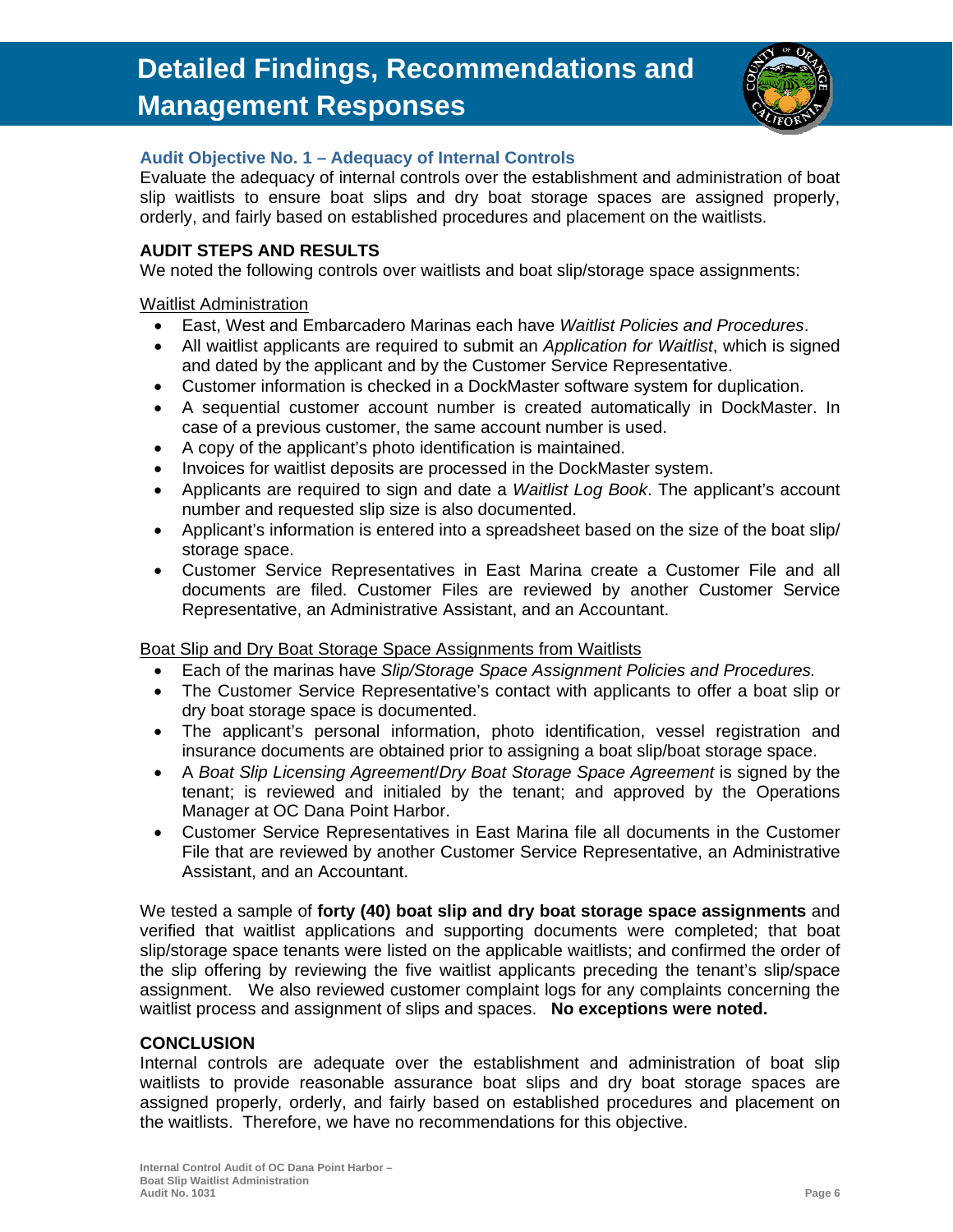

#### **Audit Objective No. 2 – Efficiency and Effectiveness**

Determine if boat slip waitlist administration is efficient and effective (no significant backlogs, duplication of work, or manual processes that could be automated), and if processes are consistent between East Marina, West Marina, and Embarcadero Marina.

#### **AUDIT STEPS AND RESULTS**

We observed processes and controls, conducted interviews with staff and management, and analyzed workflow processing. We noted staff and management appeared knowledgeable, trained, and organized concerning administration of boat slip waitlists.

#### **CONCLUSION**

We found the boat slip waitlist administration did not have any significant backlogs, duplication of work, or manual processes that could be automated. We identified **two (2) Control Findings** concerning outdated website waitlists at West Marina, and reviews of customer information at West Marina and Embarcadero Marina where efficiency and effectiveness can be enhanced. The two findings are as follows:

#### **Finding No. 1 - West Marina: Website Waitlists Not Current (Control Finding)**

We noted the waitlists on West Marina's website are not current. The last update to the website waitlists was made in December 2008. We were informed the waitlists had not been updated due to website maintenance issues. The onsite waitlists are regularly updated and are current.

Each operator - East Marina, West Marina, and Embarcadero Marina - maintains onsite waitlists that are posted for public viewing and have a company website that also posts the waitlists. The onsite waitlists are established for public access. To ensure efficiency and effectiveness in waitlist administration, the West Marina's website waitlists should be updated regularly to reflect the waitlists that are maintained onsite.

#### **Recommendation No.1**

OC Dana Point Harbor work with West Marina to ensure the website waitlists are updated on a regular basis to reflect the current status of the waitlists.

#### **OC Dana Point Harbor Management Response:**

**Concur.** The attached Letter from OC Dana Point Harbor requires West Basin Marina to ensure the website waitlists are updated on a regular basis to reflect the current status of the waitlists.

#### **Finding No. 2 - West Marina and Embarcadero Marina: Review of Customer Files (Control Finding)**

West Marina's and Embarcadero Marina's process for reviewing customer files was not consistent with East Marina where customer files are reviewed by another Customer Service Representative, an Administrative Assistant, and an Accountant as part of waitlist administration. Reviews of customer files help ensure accuracy of customer information. Although no errors were noted, this will also ensure consistency in waitlist administration processes between East Marina, West Marina and Embarcadero Marina.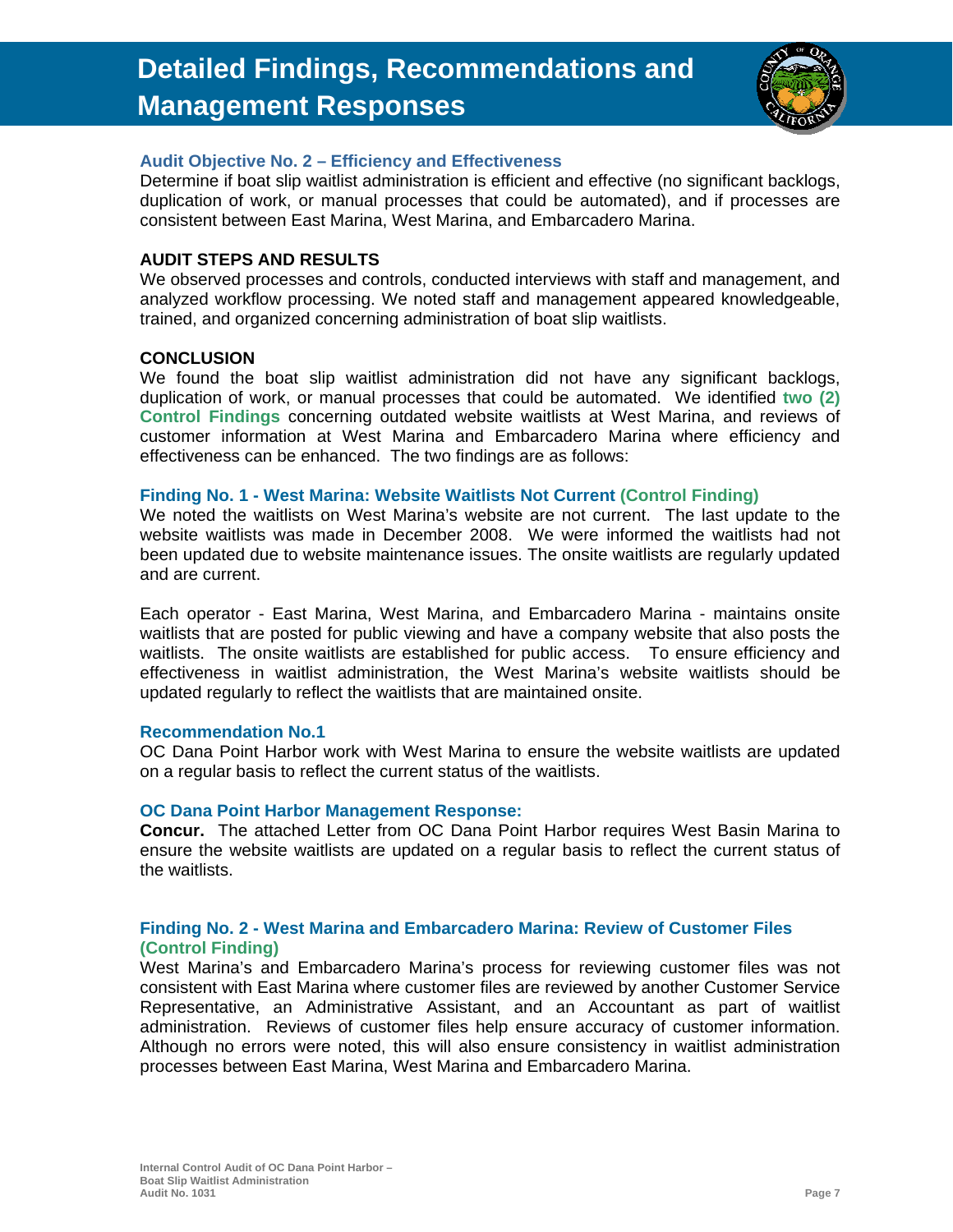

#### **Recommendation No.2**

OC Dana Point Harbor work with West Marina and Embarcadero Marina to ensure they perform a review of customer files similar to the reviews performed in the East Marina.

#### **OC Dana Point Harbor Management Response:**

**Concur.** The attached Letters from OC Dana Point Harbor require West Marina and Embarcadero Marina to begin performing reviews of customer files similar to reviews performed in the East Marina.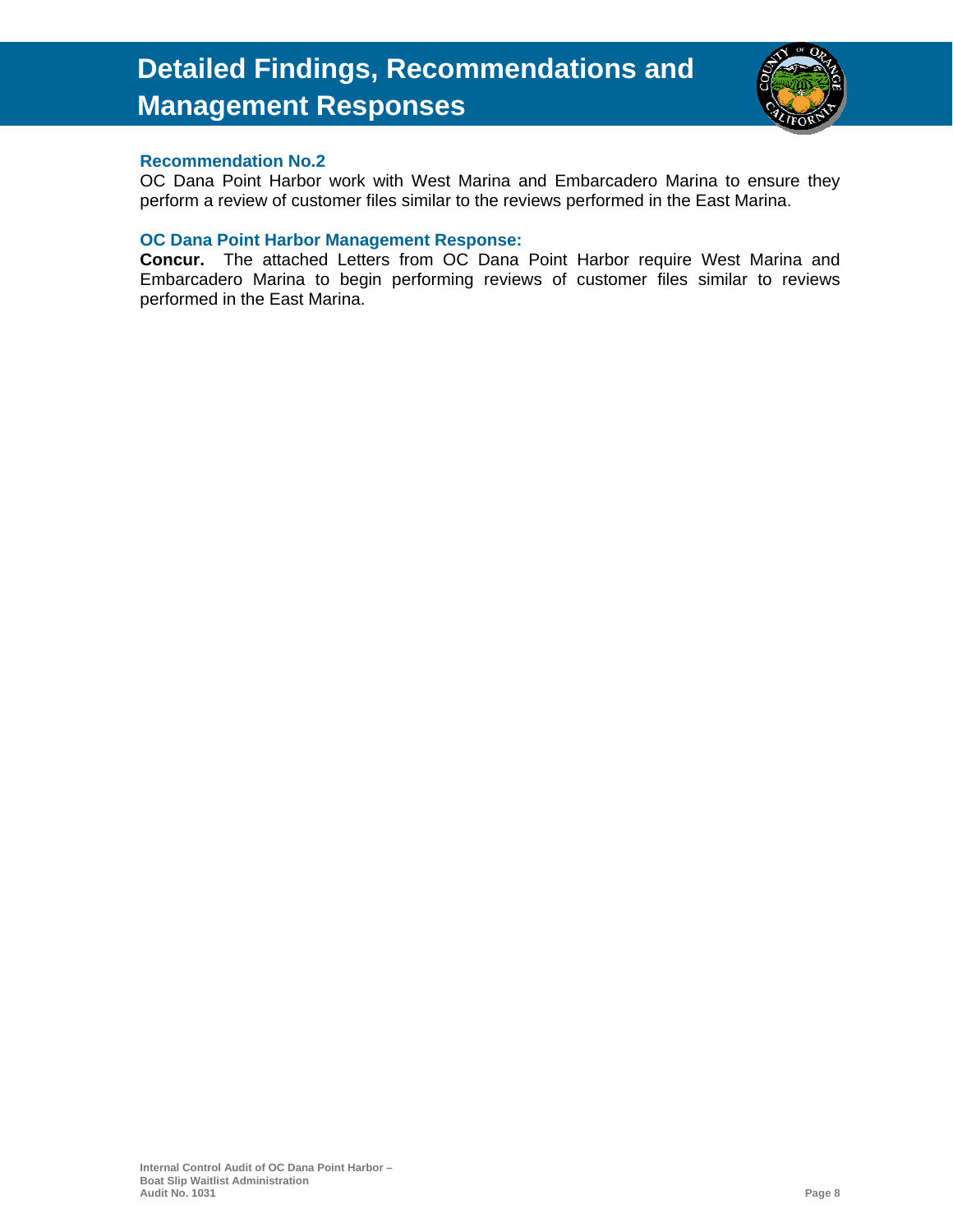

### **ATTACHMENT A: Report Item Classifications**

For purposes of reporting our audit observations and recommendations, we will classify audit report items into three distinct categories:

#### **Material Control Weaknesses:**

Audit findings or a combination of Significant Issues that can result in financial liability and exposure to a department/agency and to the County as a whole. Management is expected to address "Material Weaknesses" brought to their attention immediately.

#### **Significant Control Weaknesses:**

Audit findings or a combination of Control Findings that represent a significant deficiency in the design or operation of processes or internal controls. Significant Issues do not present a material exposure throughout the County. They generally will require prompt corrective actions.

#### **Control Findings:**

Audit findings that require management's corrective action to implement or enhance processes and internal controls. Control Findings and Efficiency/Effectiveness issues are expected to be addressed within our follow-up process of six months, but no later than twelve months.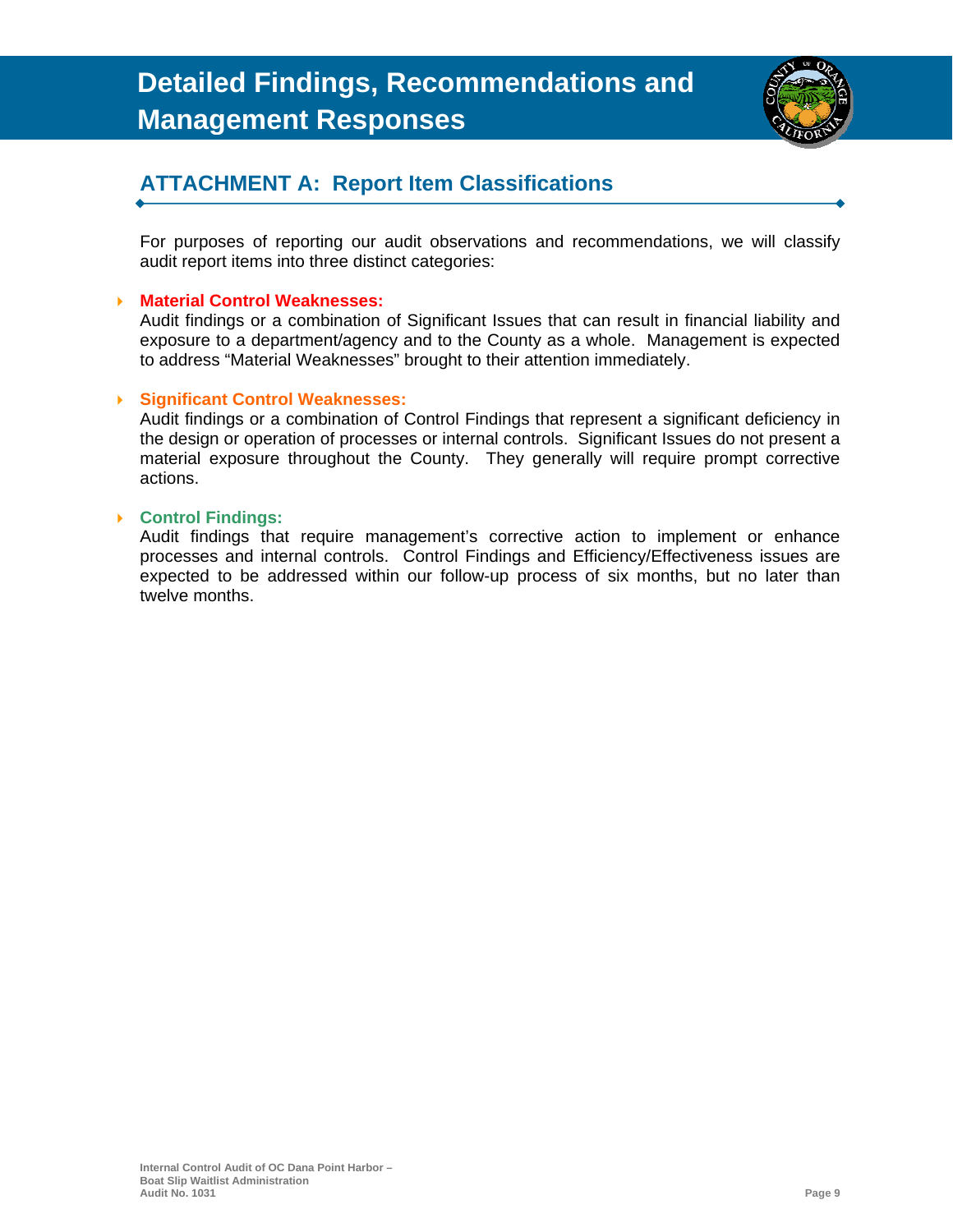

### **ATTACHMENT B: OC Dana Point Harbor Management Responses**

| COUNTY OF ORANGE<br>DanaPointHarbor                                                                                                                                                                                                                                                                                                                                                                                                                                                                                                                                                                                      | <b>Brad Gross, Director</b><br>24650 Dana Point Harbor Drive<br>Dana Point, CA 92629<br>Telephone: (949) 923-2236<br>Fax: (949) 923-3792 |
|--------------------------------------------------------------------------------------------------------------------------------------------------------------------------------------------------------------------------------------------------------------------------------------------------------------------------------------------------------------------------------------------------------------------------------------------------------------------------------------------------------------------------------------------------------------------------------------------------------------------------|------------------------------------------------------------------------------------------------------------------------------------------|
| November 17, 2010                                                                                                                                                                                                                                                                                                                                                                                                                                                                                                                                                                                                        |                                                                                                                                          |
|                                                                                                                                                                                                                                                                                                                                                                                                                                                                                                                                                                                                                          | Maain                                                                                                                                    |
|                                                                                                                                                                                                                                                                                                                                                                                                                                                                                                                                                                                                                          | 61 Auil Gau                                                                                                                              |
| Dr. Peter Hughes, Ph.D., MBA, CPA                                                                                                                                                                                                                                                                                                                                                                                                                                                                                                                                                                                        |                                                                                                                                          |
| County Internal Auditor<br>12 Civic Center Plaza, Room 232                                                                                                                                                                                                                                                                                                                                                                                                                                                                                                                                                               |                                                                                                                                          |
| Santa Ana, CA 92701                                                                                                                                                                                                                                                                                                                                                                                                                                                                                                                                                                                                      | ta<br>Ro                                                                                                                                 |
| Re: Draft Report on Boat Slip Waitlist Administration, Audit No. 1031                                                                                                                                                                                                                                                                                                                                                                                                                                                                                                                                                    | Ņ<br>O<br>W                                                                                                                              |
| Dear Peter,                                                                                                                                                                                                                                                                                                                                                                                                                                                                                                                                                                                                              |                                                                                                                                          |
| Control Findings and Recommendations (1 and 2) as presented in the draft Report on Boat Slip<br>Waitlist Administration, Audit No. 1031.<br>The County Executive Office has reviewed and approved of OC Dana Point Harbor's responses<br>to each recommendation, which are intended to ensure that Harbor Operators fully comply with<br>all recommendations from the Internal Audit Department. A summary of Internal Audit's<br>recommendations 1 and 2, along with OC Dana Point Harbor's responses, are as follows:<br><b>Recommendation No. 1:</b> OC Dana Point Harbor work with West Marina to ensure the website |                                                                                                                                          |
|                                                                                                                                                                                                                                                                                                                                                                                                                                                                                                                                                                                                                          |                                                                                                                                          |
| waitlists are updated on a regular basis to reflect the current status of the waitlists.<br>The attached Letter from OC Dana Point Harbor requires West Basin Marina to ensure the                                                                                                                                                                                                                                                                                                                                                                                                                                       |                                                                                                                                          |
|                                                                                                                                                                                                                                                                                                                                                                                                                                                                                                                                                                                                                          |                                                                                                                                          |
| <b>OC DPH Response: Concur</b><br>website waitlists are updated on a regular basis to reflect the current status of the waitlists.<br><b>Recommendation No. 2:</b> OC Dana Point Harbor work with West Marina and Embarcadero<br>Marina to ensure they perform a review of customer files similar to the reviews performed in the<br>East Marina.<br><b>OC Dana Point Harbor Response: Concur</b><br>The attached Letters from OC Dana Point Harbor require West Marina and Embarcadero Marina<br>to begin performing reviews of customer files similar to the reviews performed in the East<br>Marina.                  |                                                                                                                                          |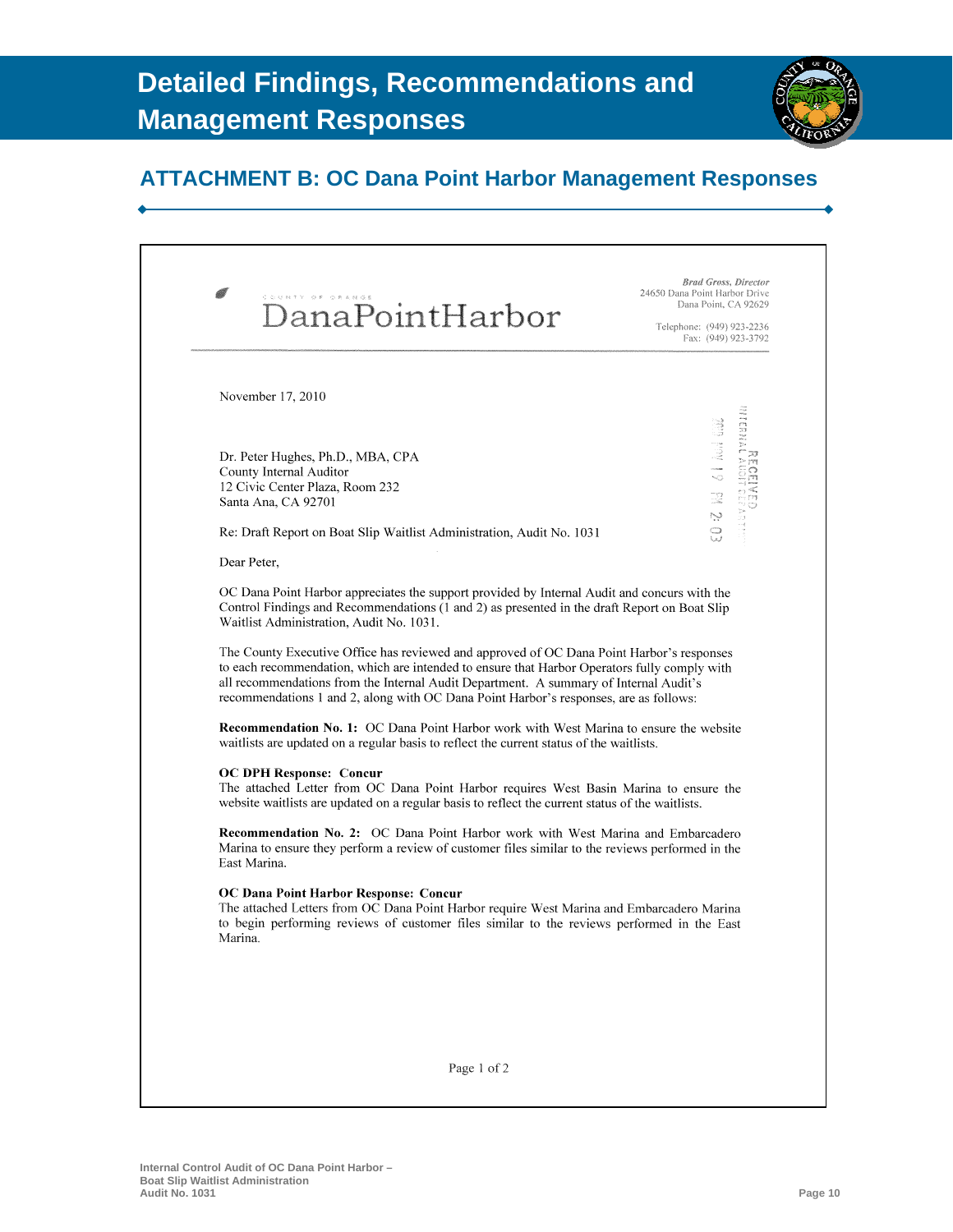

### **ATTACHMENT B: OC Dana Point Harbor Management Responses (continued)**

Thank you and should you have any questions, please call me at 949-923-3798. Sincerely Brad Gross, Director OC Dana Point Harbor Enclosures (2) cc: Alisa Drakodaidis, Deputy CEO, OC Infrastructure

Page 2 of  $2\,$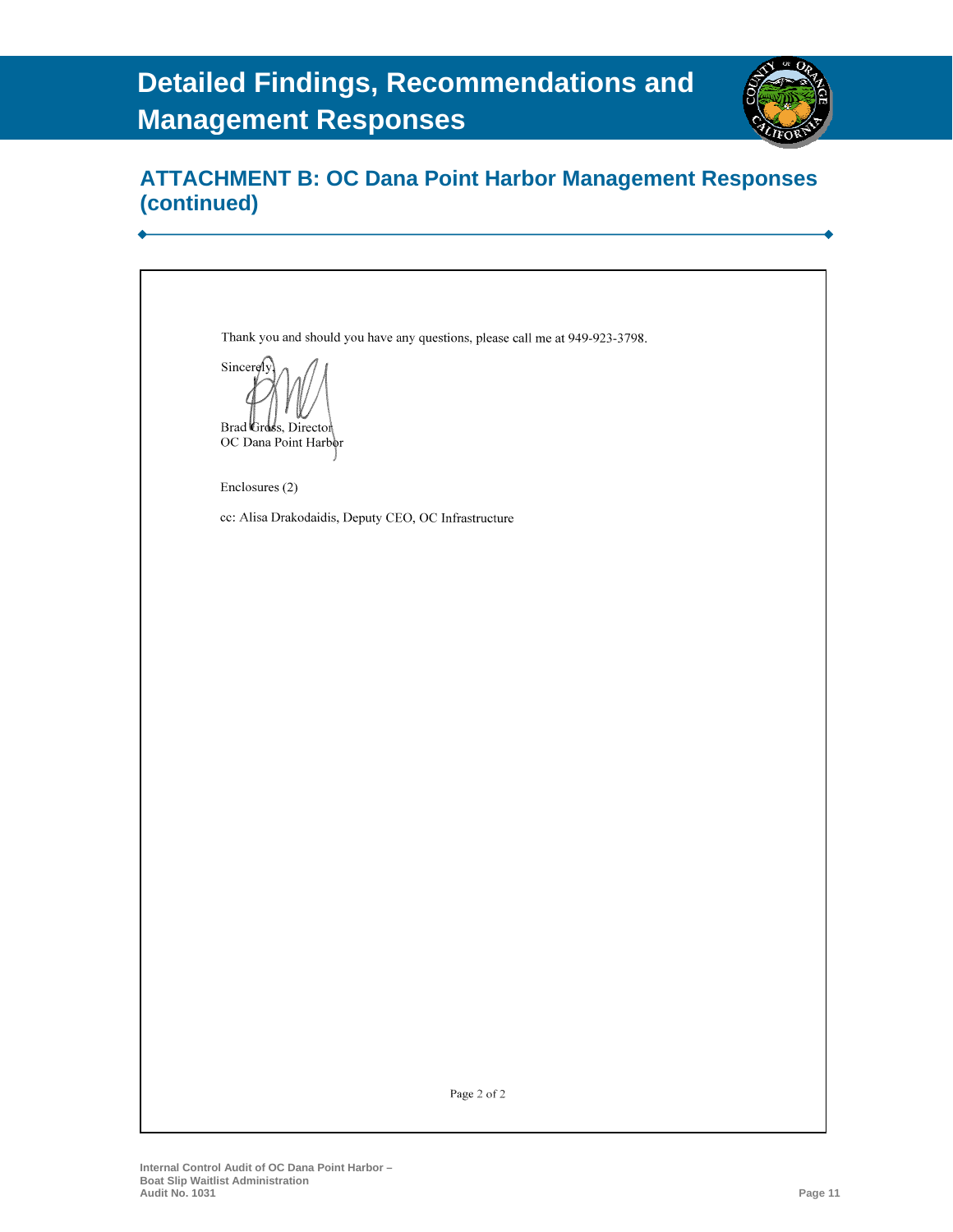

### **ATTACHMENT B: OC Dana Point Harbor Management Responses (continued)**

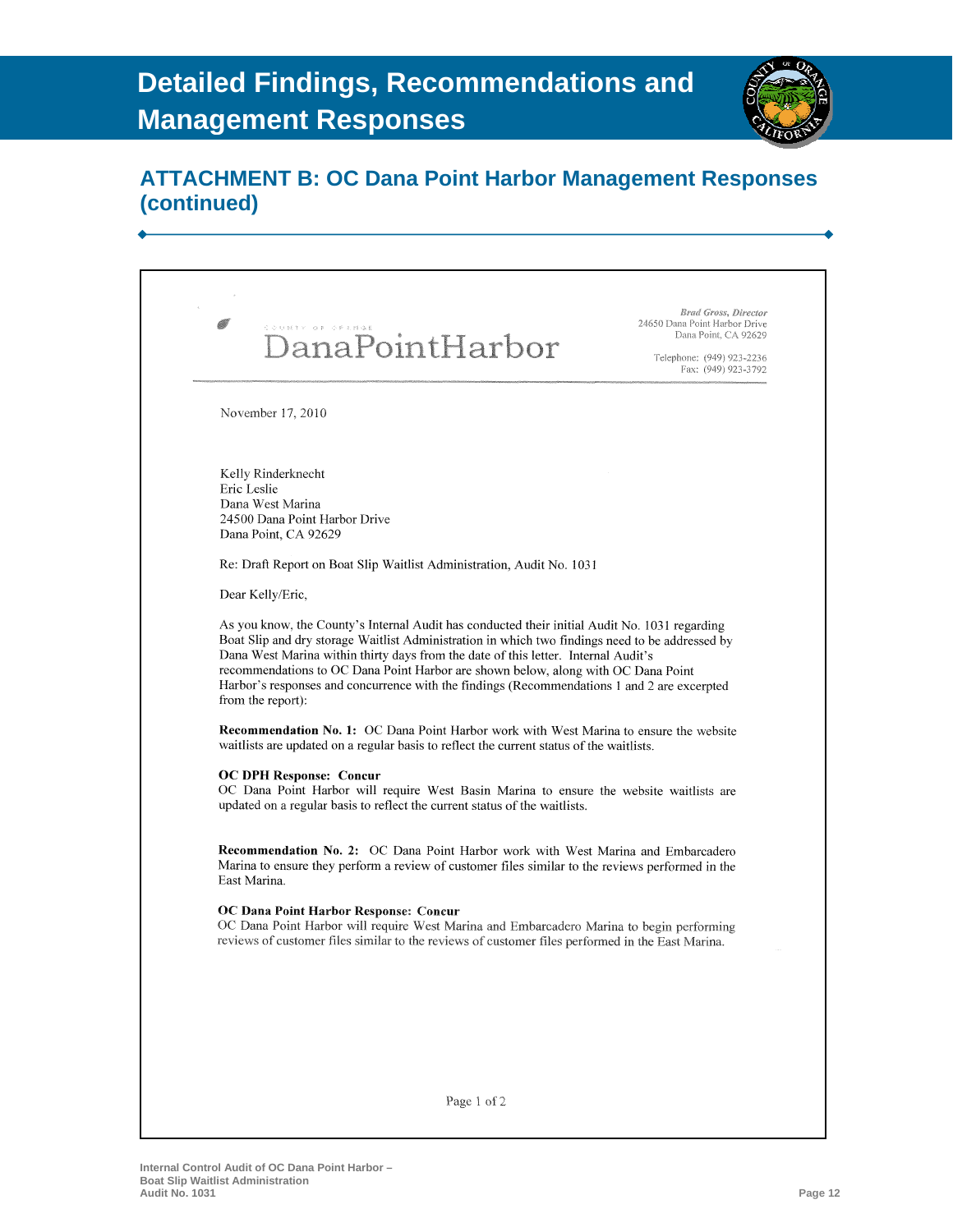

### **ATTACHMENT B: OC Dana Point Harbor Management Responses (continued)**

Thank you and should you have any questions, please call me at 949-923-2286. Sincerely, Paul Lawrence, Operations Manager OC Dana Point Harbor cc: Brad Gross, Director, OC Dana Point Harbor Page 2 of 2